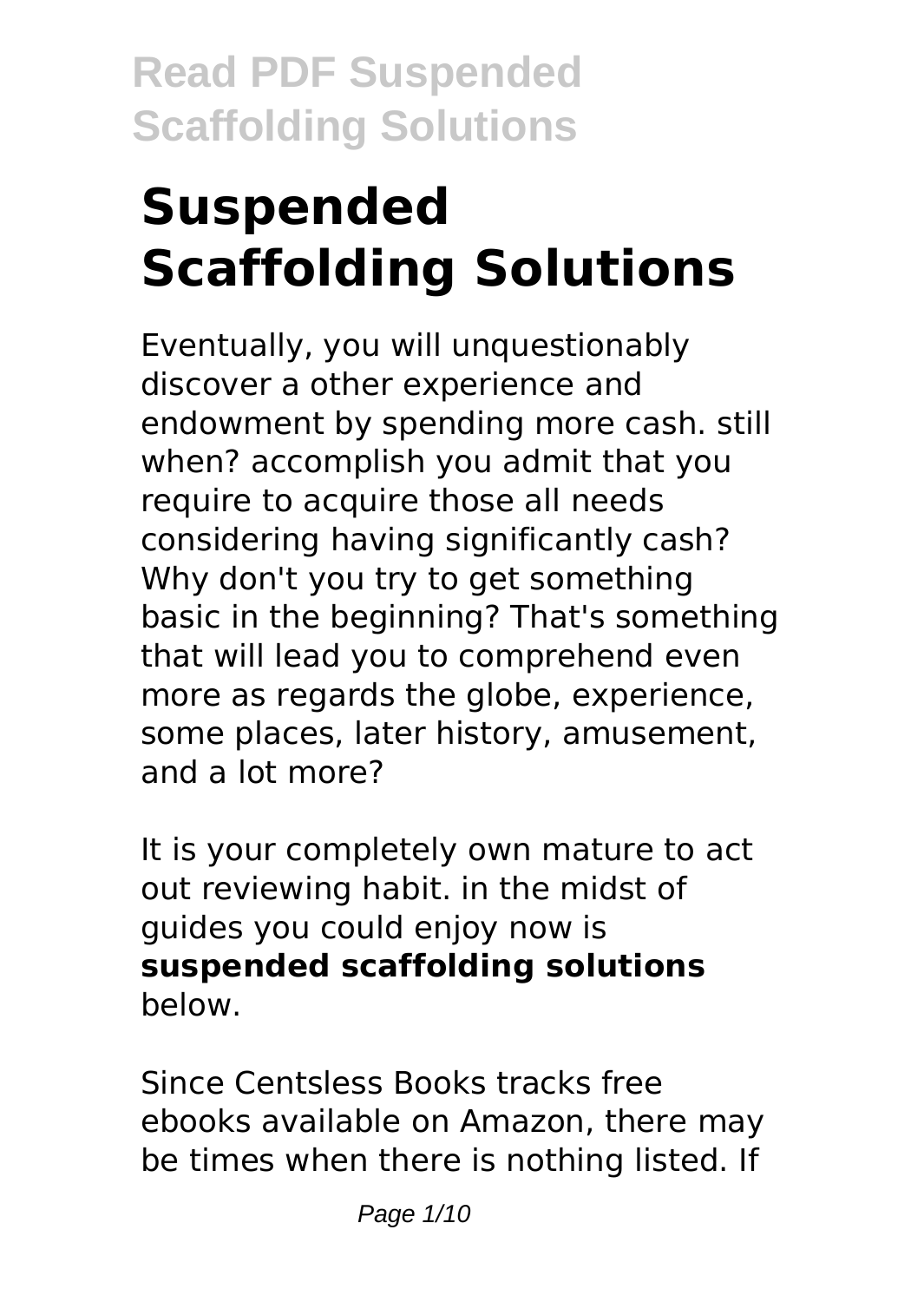that happens, try again in a few days.

### **Suspended Scaffolding Solutions**

Suspended scaffolding solutions such as swing stage platforms are ideal for working on tall buildings where you need to quickly transport personnel and basic tools to an elevated work area. At Scaffolding Solutions, we offer our customers quality designed suspended scaffolding platforms and hoist systems for your elevated working needs.

### **Suspended Scaffolding Systems | Scaffolding Solutions**

Scaffolding Solutions offers you highquality suspended scaffolding products that are perfect for your construction site and building project. Request a Quote. Suspended Scaffolding & Construction Safety. Scaffolding Solutions provides contractors with bestin-class scaffolding equipment and materials, including Bee Access traction hoists.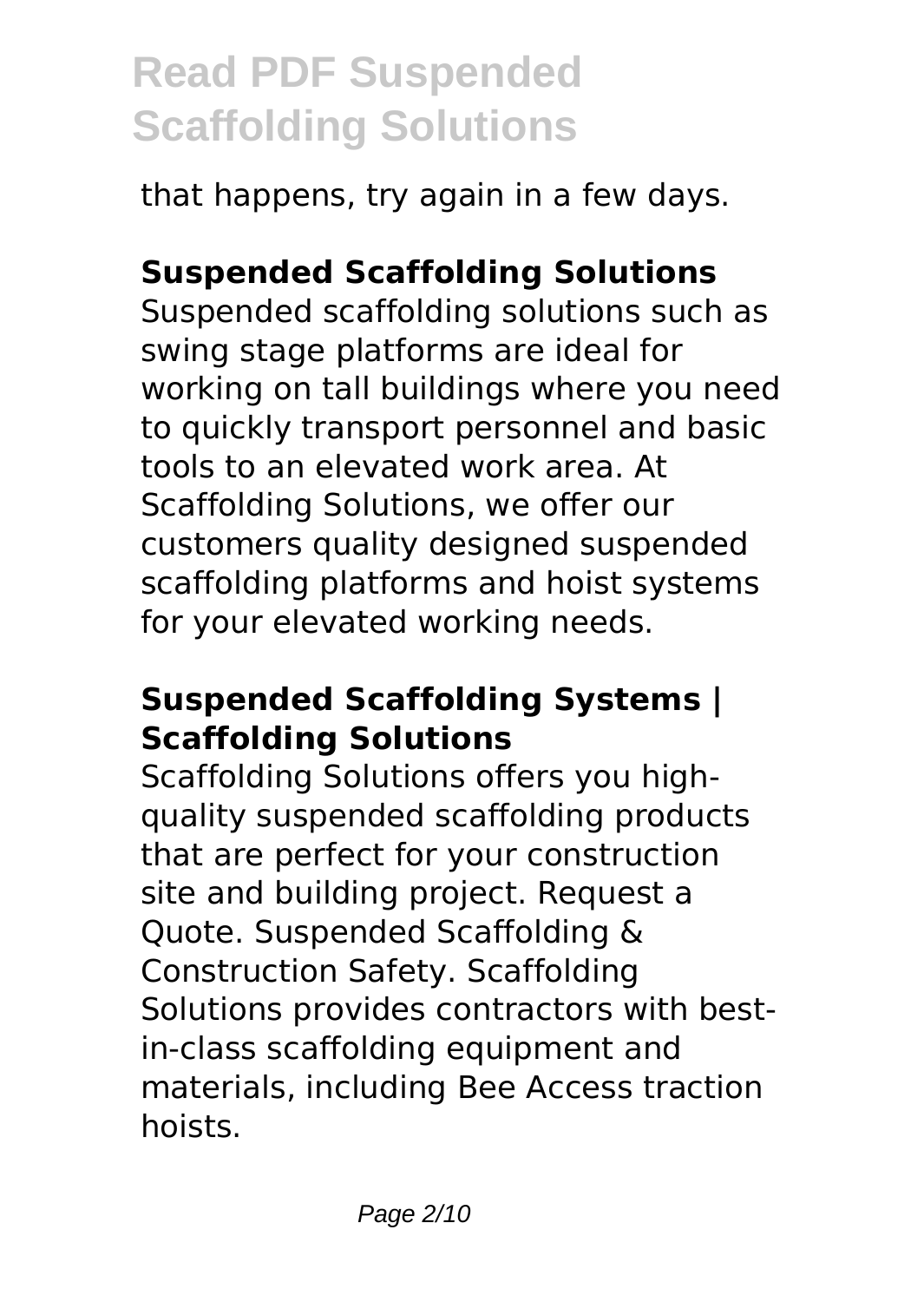**Suspended Scaffolding for Construction | Scaffolding Solutions** Suspended Scaffolding & Rigging Solutions. Products; Gallery; Case Studies; Brochures; Spider manufactures and designs suspended access equipment products including traction hoists, drum hoists, suspended scaffolding, modular platforms, rigging equipment, aerial work cages or swing stages (or swingstage), and wire rope, electrical and welding accessories for heavy commercial construction and ...

### **Suspended Scaffolding | Suspended Rigging Equipment**

The suspended scaffolding system has eight types of which an adjustable two point swing stage scaffold is the most popular. Suspension scaffold is another commonly used term for this popular scaffolding system which is a very costeffective and flexible option in rooftop projects and industrial installation.

### **Swing Stage / Suspended**

Page 3/10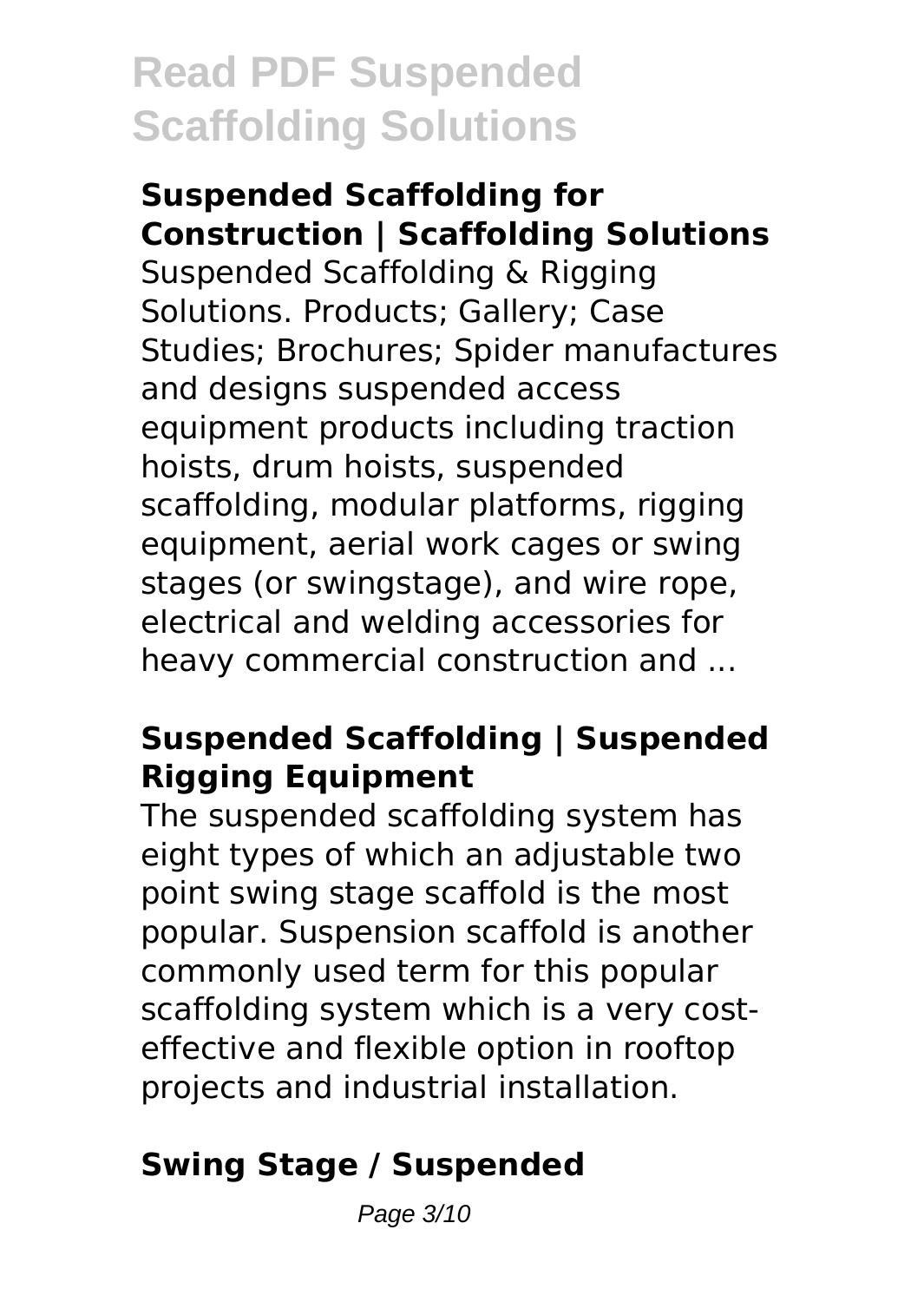### **Scaffolding System Explained ...**

Suspended scaffold (also known as swing stage or swing staging) is a great solution when a job requires getting to extreme heights and system or frame scaffold isn't practical or cost effective. Often seen on high rise buildings for maintenance, painting or window washing. Learn about more applications of swing stage..

### **Suspended Scaffold, Swing Staging access solutions ...**

REACH Service & Equipment has specialized in platform and scaffolding solutions for construction contractors. We offer a wide choice of equipment from various leading manufacturers of aerial platforms and swing stage suspended scaffolds. 1/2 meter, 1 meter, 2 meter, and 3 meter sections; Walk thru and standard stirrups

### **Suspended Scaffolding – Reach Service & Equipment, Inc.**

Suspended Scaffolding/Rigging; Netting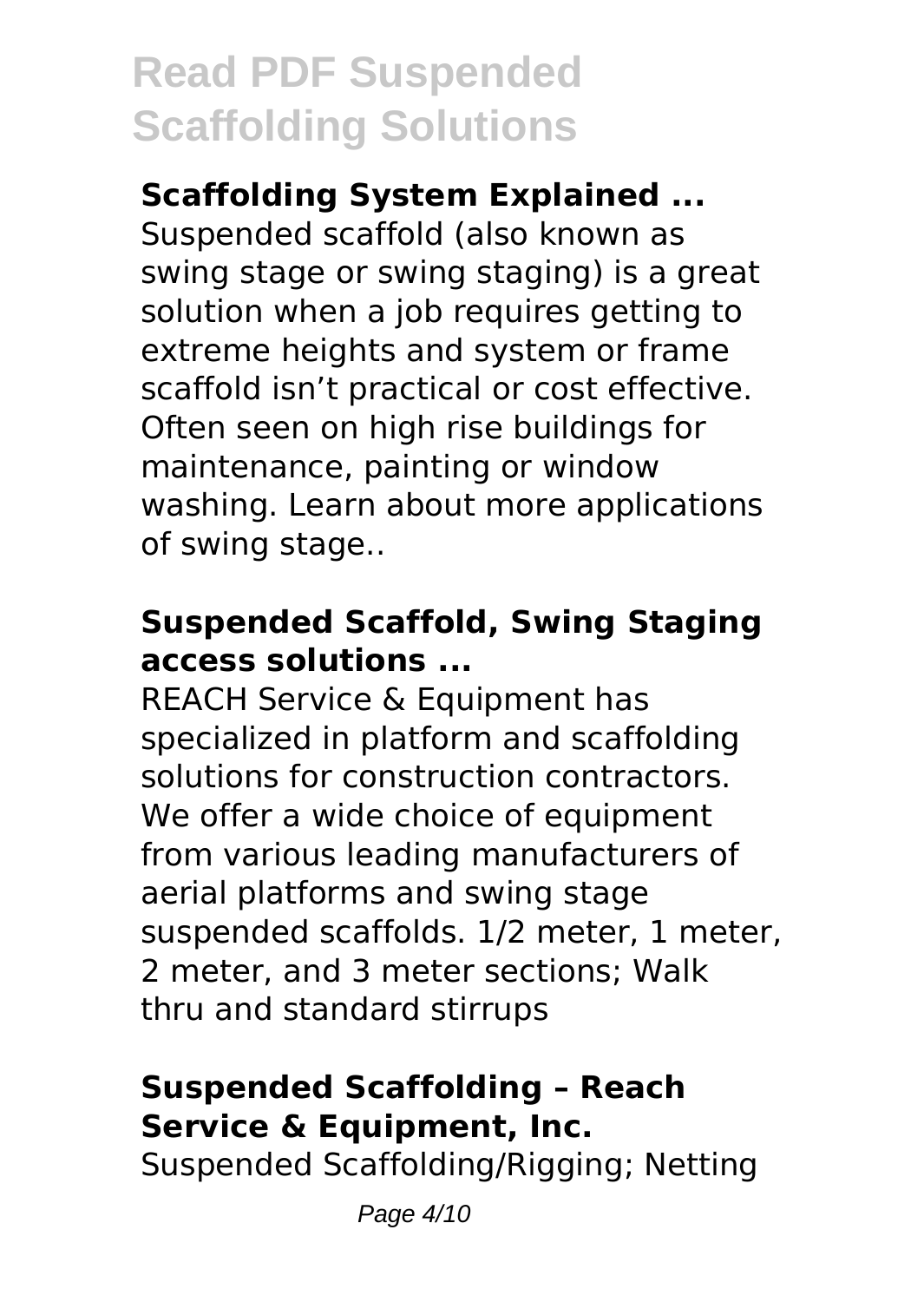Solutions. Safety Netting; Debris Netting; Access Platform Netting; Fall Protection; Material Hoisting; Wind Access; Service Expertise; Training. Competent Person Training; Wind Access Safety & Training

#### **Suspended Access & Fall Protection On Spider, A Div. of ...**

Fixed or mobile suspension point, ideal if space on the rooftop is limited; Lightweight, strong and reliable; The Davit Arm is a suspension construction for suspended platforms or Rope Access. Robust and reliable. This fixed and compact construction is ideal if space is too limited to install for example roof beams. Improving safety at height.

#### **Altrex Suspended platforms | Scaffolding Solutions Ltd**

Suspended Scaffolding. As obvious from the name, suspended scaffolding is that which is suspended or hung from an overhead structure, such as a ceiling. It is ideal in situations where very tall structures are involved and erecting a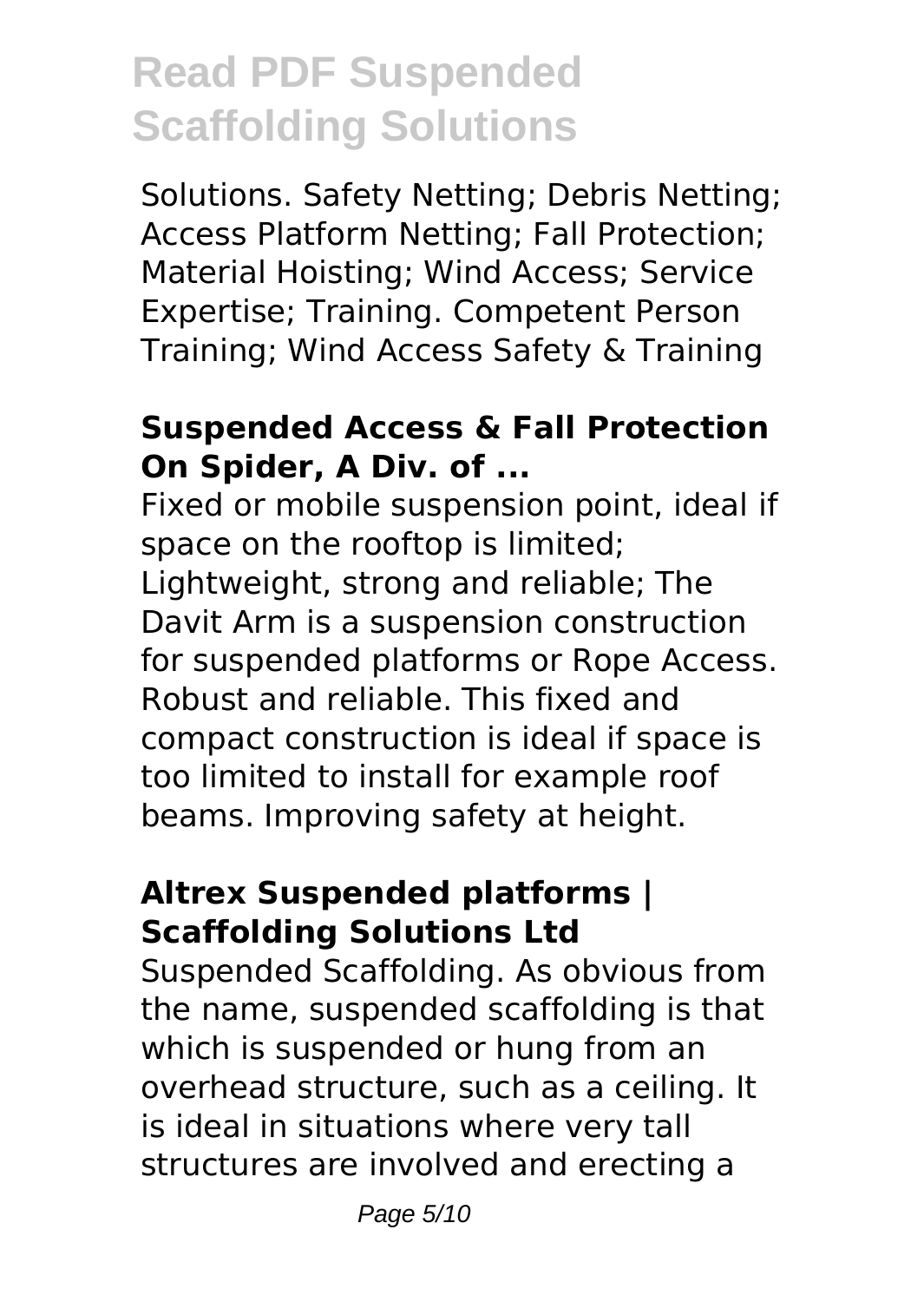regular scaffolding system will require unnecessary time, money, and energy.

### **All The Different Types of Scaffolding Systems Explained ...**

"Two-point suspension scaffolds (swinging scaffolds)." 1910.28(g)(1) Twopoint suspension scaffold platforms shall be not less than shall be securely fastened to the hangers by U-bolts or by other equivalent means. 1910.28(g)(2) The hangers of two-point suspension scaffolds shall be made of wrought iron, mild steel, or other equivalent material

## **SUSPENDED SCAFFOLDING & RIGGING SOLUTIONS FALL OSHA ...**

View more HAKI suspended scaffolding videos ⇒ Fewer components and contact points Constructed in both galvanized steel and aluminium, HAKI suspension solutions use fewer components compared to other systems available, with the benefit of reducing project timescales.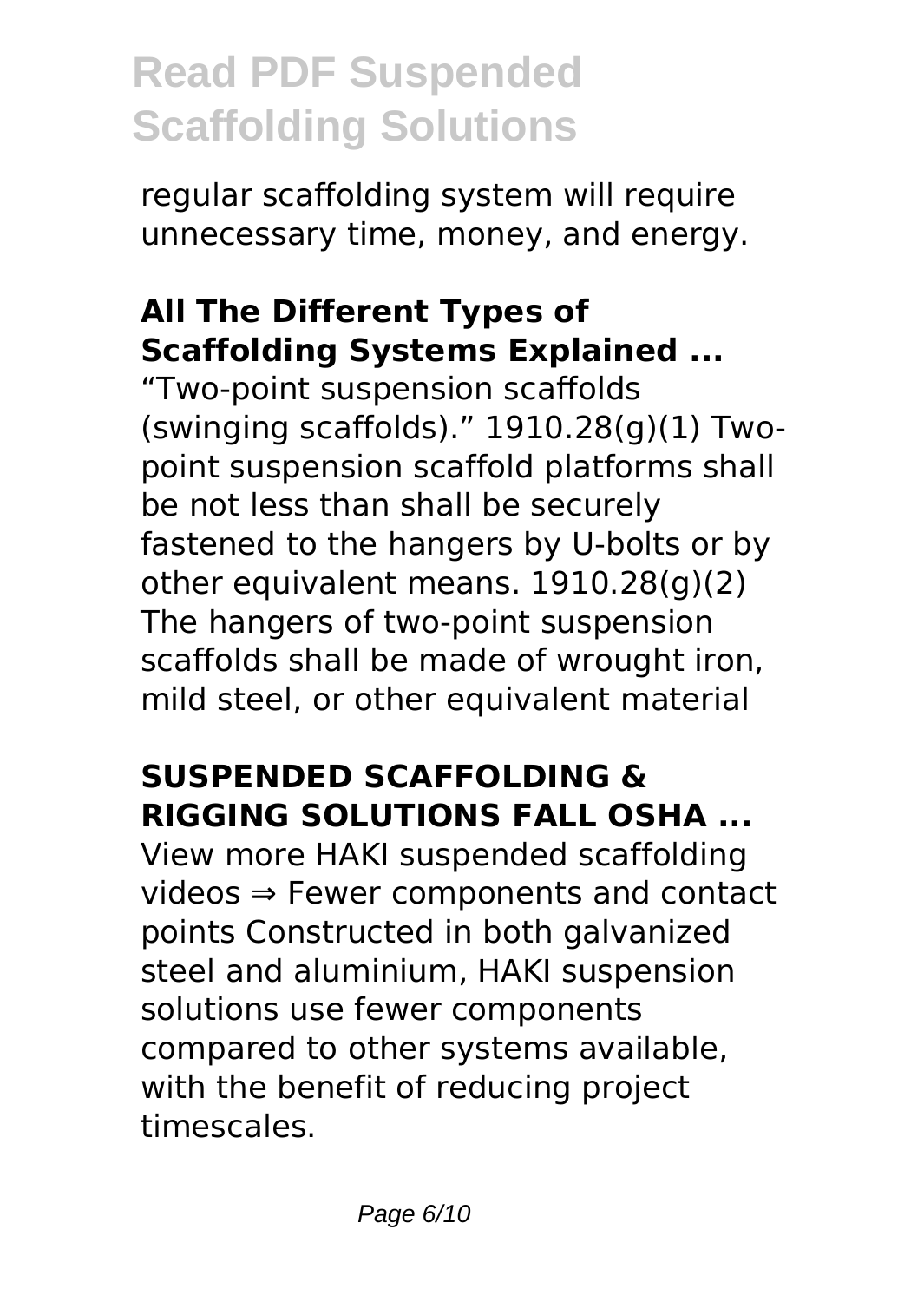#### **Safe suspended scaffolding, with assortment of suspension ...**

XSPlatforms offers a complete suspended scaffold solution for temporary access to heights: outriggers, traction hoists and modular platforms. Our temporary suspended platforms are a great solution for construction or maintenance work on buildings, wind turbines and offshore platforms.

#### **Home - Suspended Platform Systems - XSPlatforms**

PERI UP Flex Suspended Scaffold is used for temporary and safer working platforms. The platforms are constructed using the modular PERI UP Flex scaffold. The UFS 20 Trolley is used for movable solutions. The Trolley is designed for suspended scaffold, which is fitted to the underside of oil platforms or on bridges to

### **PERI UP Flex Suspended Scaffold | Scaffolding Solutions Ltd**

Spider offers all our product catalogs for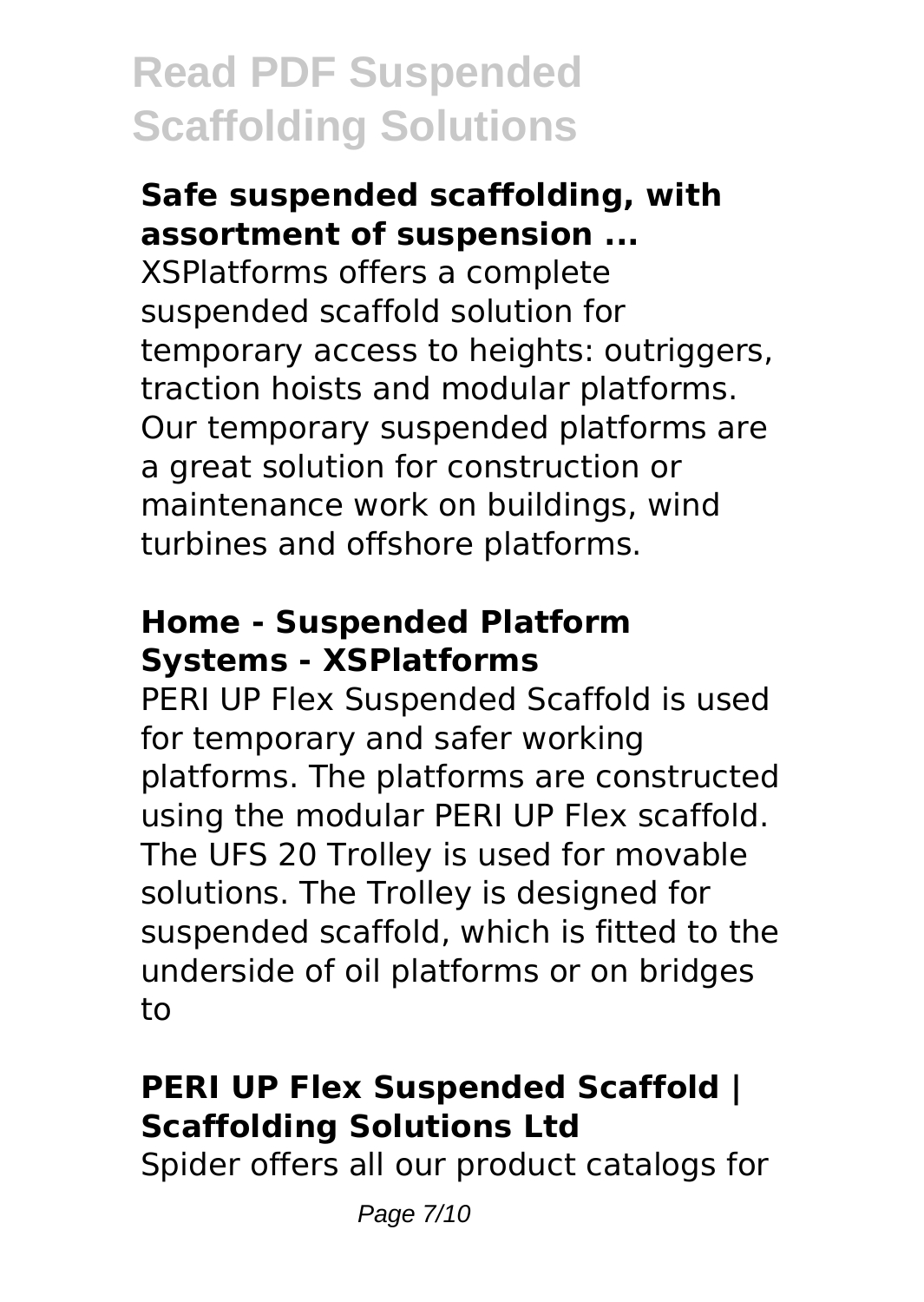all our scaffolding and rigging solutions including fall protection, material hoisting and wind access. 877-774-3370 Canada: 877-786-1119 spider@spiderstaging.com

#### **Spider Suspended Staging and Scaffolding Catalogs**

Scaffold Rental Equipment for Miami, Florida. Direct Scaffold is a construction industry business that specializes in scaffolding rental and installation services throughout Miami FL and the United States. Our scaffolding companies purpose is to provide our customers with complete scaffold access solutions no matter how difficult the job.

#### **Miami Scaffolding Rental and Installation Services in ...**

Dallas Scaffolding Rental/Installation | CAE, Inc. offers complete scaffold access solutions Suspended Scaffolding, Commercial Scaffolding, Industrial Scaffolding, Stair Tower Scaffold, Sidewalk Canopies, Shoring